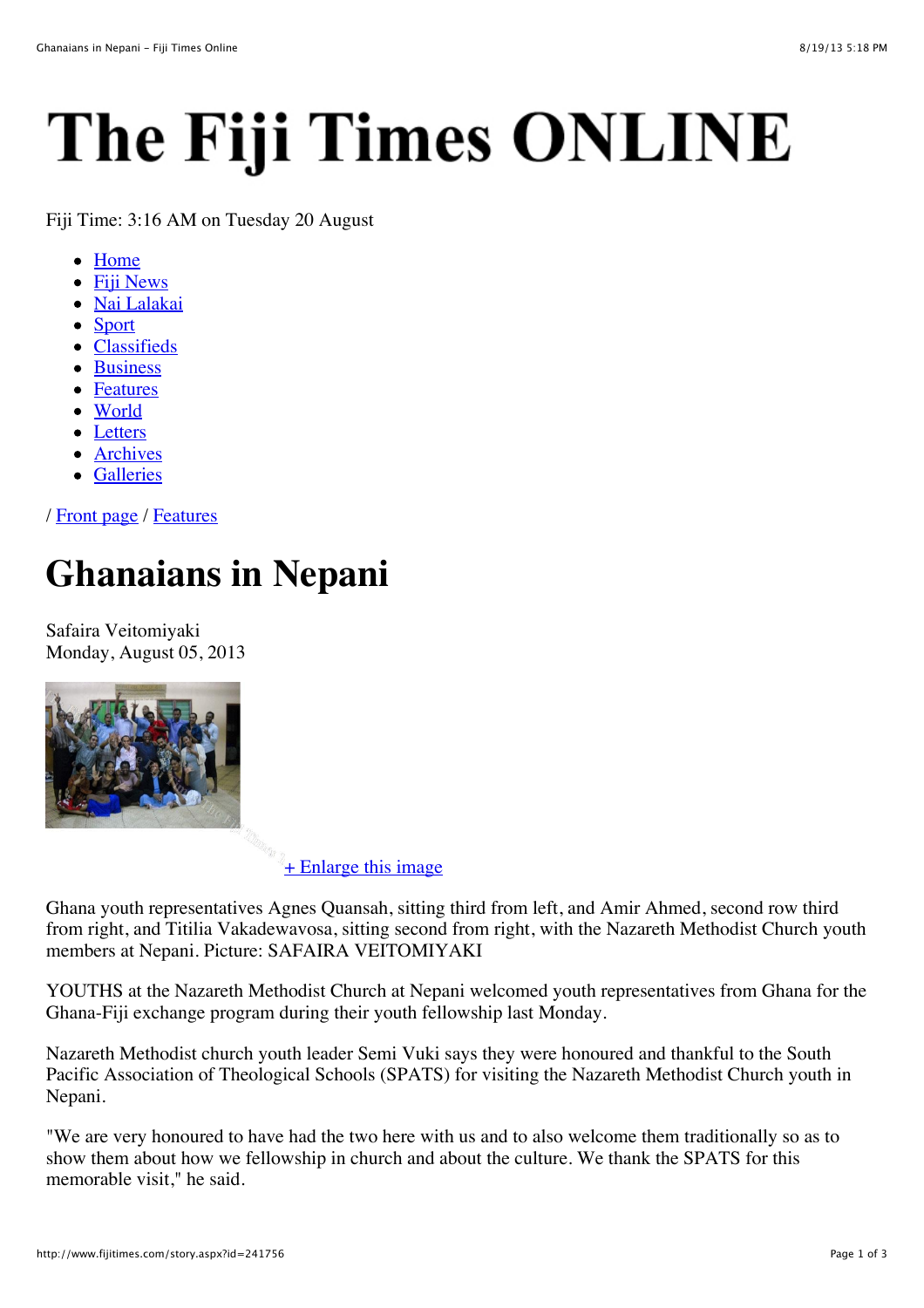Ghana nationals, Amir Ahmed and Agnes Quansah, both from the Central region of Ghana, were in the country for an exchange program funded by the International Association for Black Religion and Spirituality (IABRS) based at the University of Chicago in the US.

The duo are expected to learn more about the Fijian culture, religion and way of life and to keep a record about their observations on the Fijian culture and way of living, which had to be sent to the IABRS as part of the exchange program.

The two were traditionally welcomed at Vaturua Village in Nakelo, Tailevu upon arrival a week ago and have been sharing their experiences, labelling Fijians as very nice and hospitable people.

"We were welcomed at a Fijian village when we arrived and the people are very nice, they showed great hospitality towards us, we had some kava, observed mat weaving and the village setting, the food was very nice and the people are just nice people, Fijian people are very nice people, we hope to learn more about the Fijian culture, religion, music and way of life."

Titilia Vakadewavosa, the secretary for SPATS, in an interview stated that the IABRS is an international network which is joined with the SPATS, whose purpose is involving youths in global cultural exchange program.

"The purpose of this exchange program is to involve youths in global cultural exchange program and through this exchange program they learn to share with others about what they learn about our country and the vision of the IABRS is, another world is possible," she said.

The two Fijian representatives to Ghana will be leaving the country on the third of next month.

\* Safaira Veitomiyaki is one of last year's Kaila! Design Your Own Newspaper writers of the year. She is now a student of the Fiji National University.

## for more information email us at for more information email us at<br>**vts@foneology.com**<br>or call us on 331 9955

- 
- Print this story
- Back to top
- 





#### **Date Sexy African Women**

Www.AfroIntroductions.com/Dating African Dating and Singles Site. Find the Perfect African Woman Now! AdChoices